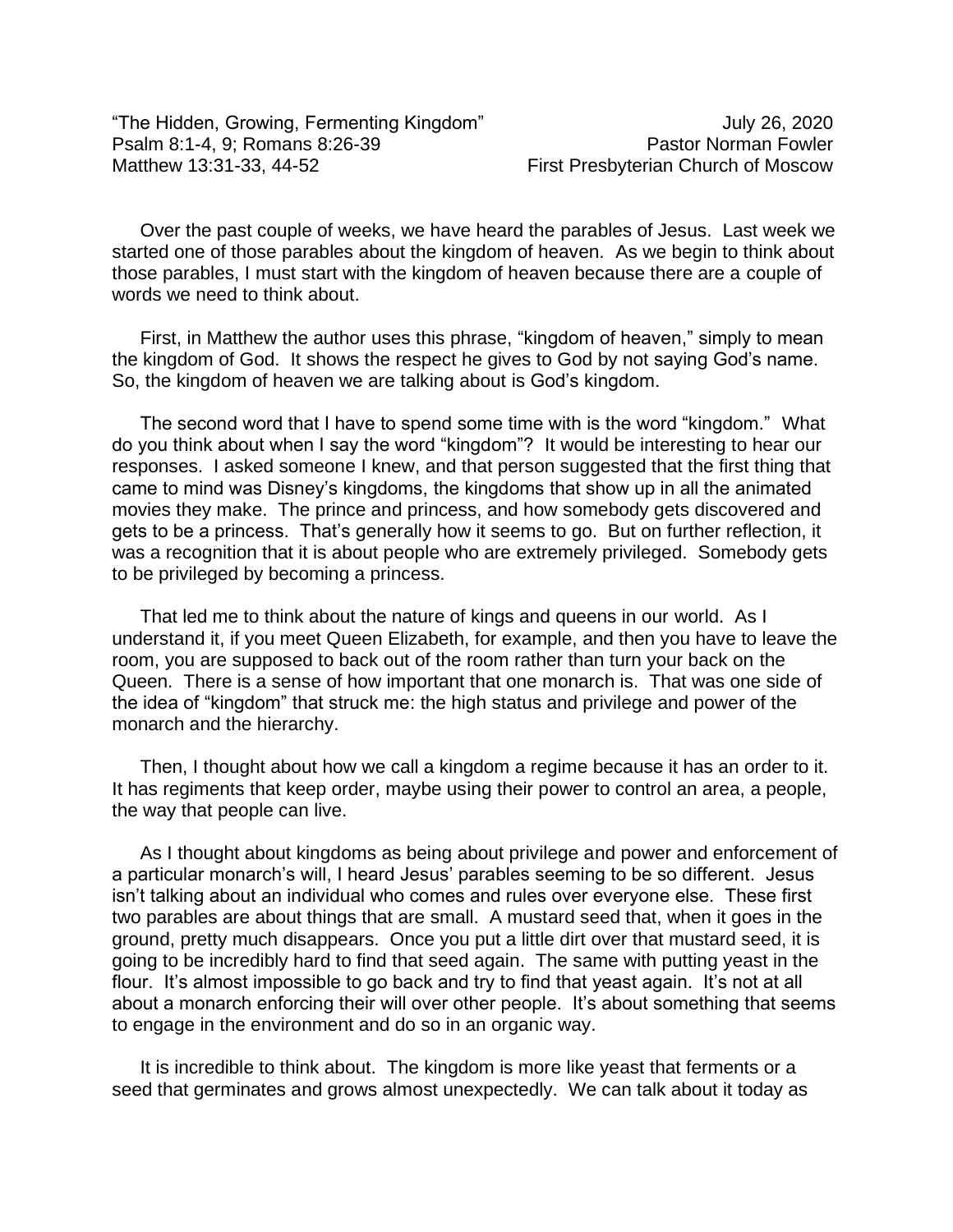microscopic activity. It's not what we see—the powerful using their will to dominate but these simple things, these organic elements that seem to germinate and ferment and change the context they are in in important ways. It's such a different way of thinking about what the kingdom might mean.

I wonder if there's a way the kingdom, as it engages with us, engages us in caring for one another and something ferments. Something germinates and grows. I think about how when people were settling in the West neighbors helped each other.. Even now, when we have a neighbor who needs help and we realize it, we may jump in and help care for them. I think about the farmers who were busy trying to do their own work, but when one of their neighbors had an accident or got sick, they joined together to help that person out. Indeed, when I was growing up, I spent some time on a ranch in Nebraska. My uncle was a very good rancher. He knew that he needed to make sure to get the hay in before winter, and was pretty task-oriented about getting it done. Yet, when a tornado hit a neighbor's house, all the folks around came and helped clean up and care for those folks. We took a whole day and helped clean up the place as best we could. It is that kind of fermenting, germinating caring that may show the kingdom.

I wonder if something like the protests in Portland could be along those lines. We have people who are going to protest because Oregon has a long history of racism, particularly Portland itself. I read that at one point, the Oregon Territory had a law that they could whip any black person two times a year until they left the territory. In Portland itself, I believe, the color of a person's skin regulated whether they could live in Portland. The protests are about that legacy and wanting to get beyond it, to change it.

Now, I don't know the whole story, but it seems that there are these young people who want to highlight a need for justice by protesting, and there are conflicts that arise. Then there is a set of mothers who have decided that they want to try to protect the young people. And then there's a set of veterans who want to come and try to protect the mothers. There's something that's fermenting and germinating. A sense of caring. I don't know about the whole thing, but I wonder if the kingdom might be in there somehow.

As we think about the kingdom that these first parables talk about, they are hidden. They are things that ferment, that germinate and grow, and we see the change they bring about. I was thinking about the things in my life that are like that, that are so important, but I don't notice. It made me think about nature itself, about the plants around us. How easily I can walk through my life without thinking about those plants, and without thinking about what's going on with them. Yet, those plants are providing the oxygen I need to breathe. Those plants are what take sunlight and turn it into food, a different form of energy that we can use. It's easy to forget about the farmers who manage those plants, that enable us to have food for our table. It's easy to just think it all comes from the grocery store. There are systems, there are activities that are going on that we can so easily forget about. I wonder how much the kingdom is like that.